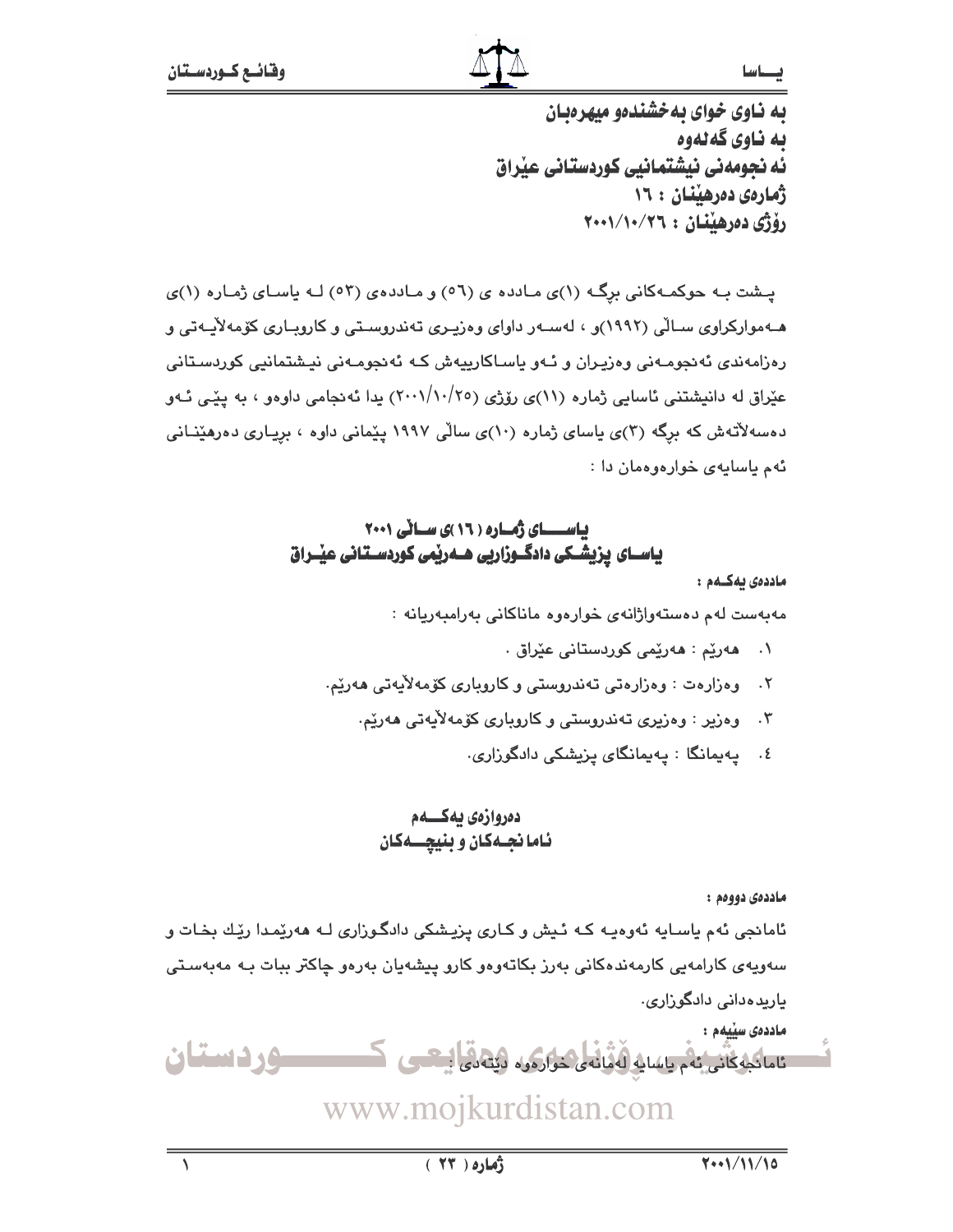پهکهم : پهکخستنی شـێوازی ئـیش و کـاری تیمارگـهی دادگـوزاری لـه ههرێمـدا و سهریـهرشـتیی بەكارخستنى.

دووهم : ئامادەكردن و پێشكەش كردنى شارەزايى زانستى و ھونـەرى بـۆ دادگاكـان و لايـەنى ليّ یٽچانهوهي یٽوهنديدار.

سێپهم : مەشق ییٚ کردن و راهێنانی کادیره یزیشکی و تەندروستی و هونەرپەکان.

چوارهم : ئامادهکردنی ئهو دیراسهتانهی که پیّوهندییان به پزیشکی دادگوزارییهوه ههیه.

پێنجهم : بهجیٚ هێنانی لێکدانهوهو شیکاری ئاماریی زهبرهکانی (وقعات) پزیشکی دادگوزاری .

# دەروازەي دووەم ییکهاتــهکانی پزیشــکی دادگــــوزاری

ماددهی چوارهم:

به پێی ئهم یاسایه (پهیمانگای پزیشکی دادگوزاری) دادهمهزریّ و بارهگاکهی له ههولێر دهبیّ و به وەزارەتەوە دەبەسترىّ.

ماددەى يېنجىمم :

يێػۿێۣنەرەكانى يزيشكى دادگوزارى ئەمانەن :

پەكەم : پەيمانگاى پزيشكى دادگوزارى ، لەمانە يێك دێت :

- اً. ئەنجومەنى يەيمانگا.
- ب. بەشەكانى يەيمانگاكە.

دووهم : تیمارگه دادگوزاریهکانی مۆلگەی پارێزگاکان . ئەمانــه لــه رووی ئیدارییــهوه بــه دایــهره تەندروسىـتپيەكانى يارێزگاكــەوە دەبەســترێن ، بــەلأم لــە رووى ھونەريپــەوە بــە يــەيمانگاوە دەبەسترێن.

ماددەى شەشــەم :

لەو پارێزگايانەدا كە زانكۆيان تێدا ھەپـە ، وەزيـر بـۆى ھەپـە تيمارگـە دادگوزاريـەكان لـە كـاتى یێویستدا بکات به پهیمانگای پزیشکی دادگوزاری به پلهی مودیرییهت. ماددەي جەوتىمم :

يەكەم : ئەنجومەنى يەيمانگا لەمانە يێك دەھێنرێ.

۰۱ بەريوەبەرى يەيمانگا ـ سەرۆكى ئەنجومەنەكەيە.

<u>۲، ، نوْیّن</u>ەریْکَی رەزارەتْنْ یْیْتْیمەرگە ، رەزیریْ ییشمەرگە لەنار پزیشکە سەربازیەکاندا ماەلی دەبژێرێ ـ بە ئەندامْ . www.mojkurdistan.com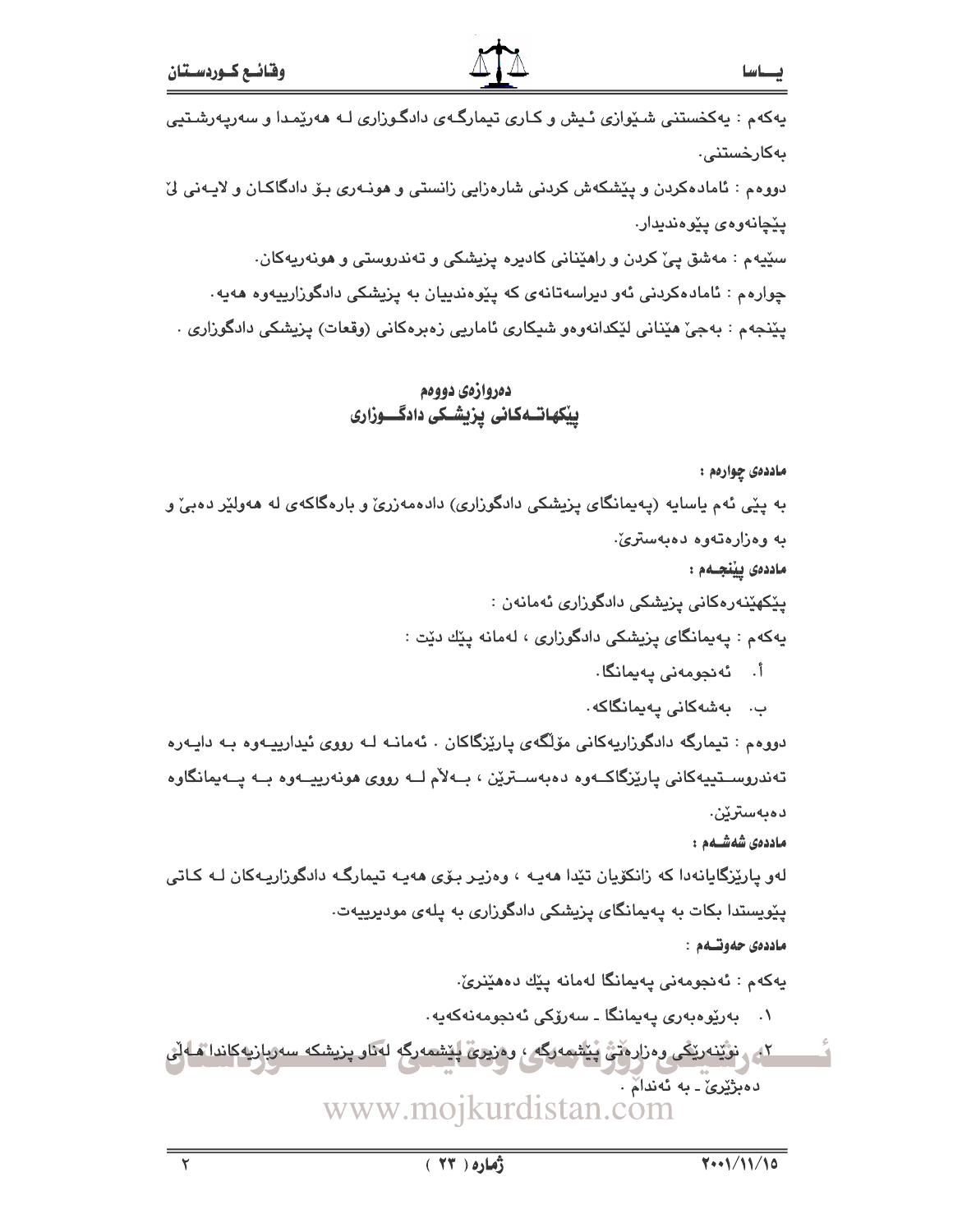۳. نوێنــەرێکی وەزارەتــی نــاوخۆ ، وەزیـری نــاوخۆ لــه نــاو ئەفەســەرکانی یۆلیـسدا مــەلّی دەبژێرێ و روتبەکەی لە (مقدم) کەمتر نەبیٚ و بروانامەی بەکالۆرپۆسى لە ياسادا ھەبیٚ ، يان فرمانبهريکي حقوقيي خاوهن شارهزايي و ئهزموون بيّت له وهزارهتي ناوخوّ ـ به ئهندام.

- ٤. نوێنەرێکى ئەنجومەنى فێرکردنى بالأو لێکۆلێنەوەي زانستى لە ھەرێم ، ئەنجومـەن لـەناو مامۆستايانى ماددەي پزيشكى دادگوزرايى زانكۆكانى ھەرپمدا دايدەنى ّ ـ بە ئەندام.
	- ٥. دادوهريّك كه له پلهى دووهم كهمتر نهبيّ ، وهزيرى داد دايدهنيّ ـ به ئهندام .
- ٦. موودهعیپهکی گشتی که له یلهی دووهم کهمتر نهبیؒ ، وهزیری داد دایدهنیؒ ـ به ئهندام.
	- سەرۆكانى بەشەكانى پەيمانگاي پزيشكى دادگوزارى ـ دەبنە ئەندام.  $\cdot$  .  $\vee$ 
		- سیٰ پزیشکی دادگوزاری ، وهزیر دایاندهنیٰ ـ به ئهندام.  $\cdot$  .  $\wedge$
- ۹. يزيشکێکي پسيۆر ، بۆ ماوەي دوو سالٌ ـ که ياراي تازەکردنەوەشە ـ وەزير دايدەنىؒ ـ بە ئەندام.

دووهم : ئەنجومەنى پەيمانگاكە ، ھەر سىّ مانگ جارێك كۆدەبێتـەوە ٠ سـەرۆكى ئەنجومـەنيش بۆي ھەپە ، كەي يێويستى بێت بانگھێشتى بكات بۆ كۆبوونەوە ، نيصابيش بە ئامادەبوونى دوو لــه ســێي ئەنــدامانى ئەنجومــەن دێتــەجىٚ و برِيارەكــانيش بــە زۆرينــەي دەنگــى ئامــادەبووان دهردهجيٌو ئهگەر دەنگەكانيش ماوتابوون ئەوە ، لەو بارەدا دەنگى سەرۆك بۆ كام تايان بوويىٌ ، هے رڻهوره،

سٽيهم : ئەنجومەن بۆي ھەيە ھەر كەسٽكى شارەزاو پسىيۆر ، بە باشى بزانىؒ ، بانگى بكـات بـۆ کۆبوونەوەكە ، بەلأم مافى دەنگدانيان نابێت.

ماددەى ھەشــتەم :

ئەنجومەنى پەيمانگا ئەم ئيش و كارانە دەگرێتە ئەستۆ :

يەكـــەم : ئامـــادەكردنى يلانـــى ســـالأنەي يەيمانگـــەي دادگـــوزاريى ھـــەرێم و بەدواداچـــوونى بەركارخستنى.

دووهم : ئامادەكردنى بوجەي سالآنەو حسابكاريى كۆتايى يەيمانگاكەو مى تيمارگەكانى. سێپهم : له نـاو ئهندامـهکانی خۆیـدا لیژنهیـهك لـه (۳) سـیٌ پزیـشکی دادگـوزاری یێـك دهفێنـیّ لهوانهي کـه هێشتا لـه وهزيفـهدان ، بـۆ ئـهوهي سـهيري ئـهو نارهزاييانـه بکـات کـه دهربـارهي رايۆرتەكانى يزيشكى دادگوزارى ييېشكەش دەكرين.

چوارەم : ھەر يێشنيارێکى بەباشى بزانىٚ بىۆ بەرنامـەي پزيـشکى دادگـوزارى و خوێنـدنى بـالأى پسپورى بۆيۈندى دافگوڙارى، پيشكەشى لەكات كى ك **سورد دستان** پێنجهم : کردنـهوهی خـولی مهشـق ئیقـوار دهکـات بـۆ خـاوهن پیـشه پزیـشکی و تهندروسـتی و<br>WWW .InO1KUI'd1Stan .COIN هونهرییهکان له پزیشکیی دادگی:w.mojkurdistan<br>هونهرییهکان له پزیشکیی دادگوزاریدا.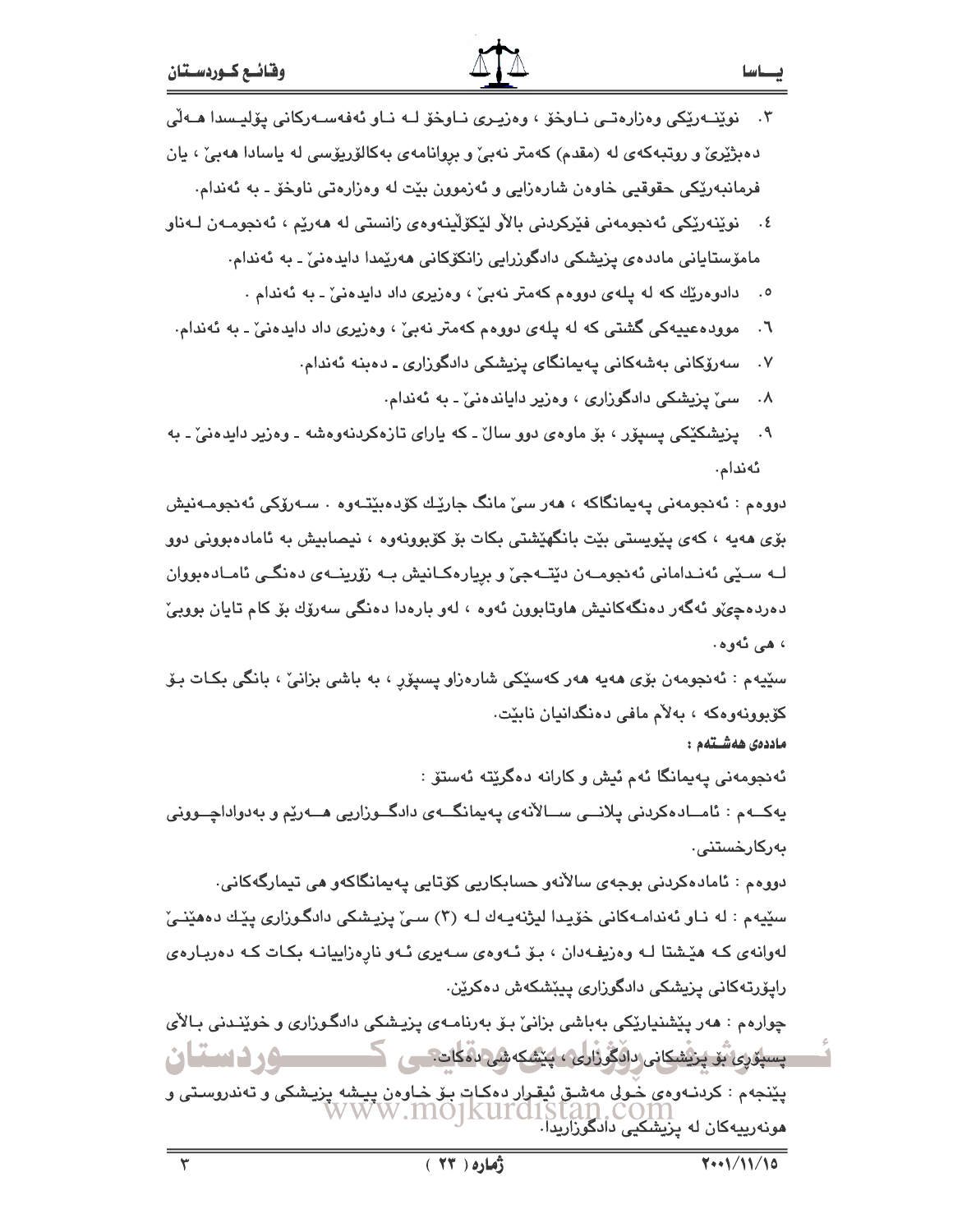شەشەم : رادەسىيىرى كە ئېجازەي خويندن بدريت بە كارمەندانى تېمارگەي دادگوزارى يان ئېفاد بكرێِن.

حەوتەم : رادەسىيێرىّ كە ياداشت بدرىّ بە كارمەندانى تيمارگـەي دادگـوزارى وەك دنـەدانێك بـۆ كارە نايابەكانيان.

هەشتەم : سەيرى ھەموو شتێك دەكات كە وەزير يان بەرێوەبەرى يەيمانگا بۆى ھەوالّە بكات. ماددەى ئۆيسىلەم :

بهریوه بهری په پمانگا بـه فـهرمانی وهزیـر دادهمـهزریّت ، کـه یـهکیّك بیّـت لهوانـهی بروانامـهی پسپۆريان له پزيشكى دادگوزاريدا ھەبىمو بۆ ماوەپەكيش لە حەوت سال كەمتر نـەبى پيـشەكەي بەسەر بردېئ ، يان يەكێك بێت لـﻪ يزيـشكه دادگوزارييـﻪكان و ماوەپـﻪك ئـﻪم پيـشەپەي بەسـﻪر بردبیؒ له دوازده سالؒ کهمتر نهبیؒ ، باشتریش ئەوەپانە کە بروانامەی بەکالۆریۆسی لـه یاساشـدا هەبىْ.

### ماددەى دەيسىمە :

يەكەم : بەرپوەبەرى يەيمانگا ئەم ئيشانە دەكات :

اً. بەرێوەبردنى ئیش و كـارى پــەيمانگاو ، سەريـەرشـتى ھونـەريى ئـيش و كـارى تيمارگـه دادگوراریهکان له یاریزگاکاندا.

ب. بەركارخستنى بريارەكانى ئەنجومەن.

هەلسوراندنی ئەو دەسەلاتانەي كە وەزیر یان ئەنجومەن داوێتىٚ٠  $\cdot$   $\tau$ 

دووهم : بەرێوەبەرى پەيمانگا پەكسەر بە وەزيرەوە يەيوەستە.

ماددەى يسازدە :

پهيمانگا لهم بهشانهي خوارهوه يێك دێت :

يەكەم : بەشى فەحسكردنى زيندوووەكان ، پزيشكێكى دادگوزارى سەرۆكايەتيى دەكات.

دووهم : بەشى فەحسكردنى مردووەكان ، يزيشكێكى دادگوزارى سەرۆكايەتيى دەكات.

سٽيهم : بهشي تاقيگه .

چوارهم : بەشى وێنەگرتن و تیشك ، پزیشكێكى لێزان سەرۆكاپەتپى دەكات.

يێنجهم : بهشي ئاماركاري و لێكۆلينهوهكان.

ماددەي دوازدە :

وەزير ، بەرێنماييگەلىٰ كە دەرى دەكا بۆى ھەيە :

يەكـهم : پيسيۆريى بەشـوكان و شـەرت و شـرووتى كارمەنـدان و ئەركـەكانى سەرشـانيانى تێدا سی روز**تا م**ائ وہ قایعی **Mutual 2 30:** دیاریکات.

دووهم : بەشى تازە لە يەيمانگان تايمارگە «ادگوراريەكاندا بكاتەرە \ VV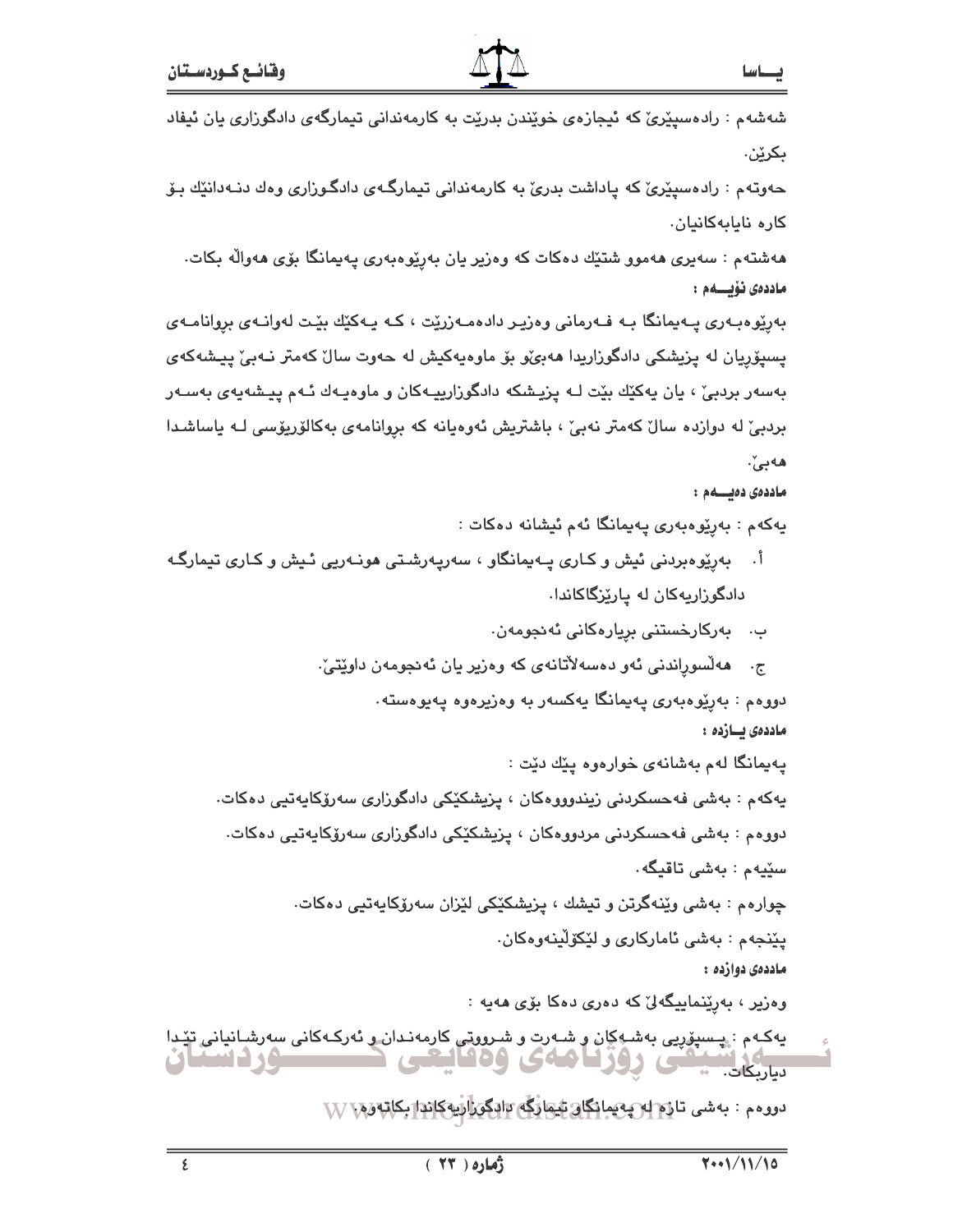### ماددەى سىازدە :

تیمارگەی دادگوزاری لە مەكەزى ھەرپەكە لە پارێزگاكاندا ، پزیشكێكى دادگوزاری سەرۆكاپەتیى دەكات .

# دەروازەي سىيىەم یزیشکی دادگـــوزاری

### ماددهۍ چــوارده :

هەر پزیشکیؒ نازناوی پسپۆریی لە پزیشکیی دادگوزاریدا هەبیؒ ، یا سەرمرو بە کردار پزیشکێتی دادگوزاری بۆ ماوەپەك بەسەر بردېئ لە (۳) سالٌ كەمتر نەبیؒ ، يان ھەر پزیشكیؒ خـولى راھێنــان و مەشقى بەسەركەوتوويى لە پەيمانگايەكى پزيشكێتى دادگوزاريى برواپێكراودا تـەواو كردېئىو ماوەي خولەكەي لە يەك سالى تەقويمى كەمتر نـەبىّ ، ئەوانـە بـە يزيـشكى دادگـوزار لـە قەلّـەم دەدرێن.

### ماددەى يـــازدە :

پهکهم : پزیشکی دادگوزار ئهم ئیشانهی خوارهوه دهکات :

- أ. تووشبووهکان فهحس دهکا تا جۆری تووشبوونهکهو هۆکارهکهی دهسنیشان بکات.
- ب. \_ جەستەو لاشەو ئيسكەكان توپكارى (تشريح) دەكا تا ھۆكارى مردنەكە روون بكاتەوە.
- ج. له هەلدانـەوەي گۆرۈ دەرھێنـانى لاشـەدا ئامـادە دەبـی بـۆ ئـەوەي وەسـفى بكـا يـان توێِکاریی بکات تا هۆکاری مردنهکـهی روون بکاتـهوه پـان بـۆ ئـهوهی هـهر فرمـانێکی تـر ئه نجام بدات که دادوهري لێکۆلينهوه داواي دهکات.
- د. رای هونهریی خوّی لهسهر ئهو رووداوه یزیشکییانه دهردهبریّ کـه خراونهتـه بـهردهمی دادوەرى.
	- ه. تەمەن دەخەملىنىن.
	- و. پشکنین و موعایهنهی مهوقیعی ، که پیویست بیّت ئهنجامی دهدات.
- ز. ئەو زەبرانـه (الوقعـات) فـهحس دەكـات كـه يێوەنـدييان بـه جـورمى ئاكـارو ئـهخلاق و رەڧتارى گشتىيەوە ھەيە.
	- ح. ماددهی تۆماوو خوێنين و فهصائيلهکانيان فهحس دهکات.
	- ط. تووك و موو فهحس دهكا و جێگهى دهركهوتن و پهيدابوونيان نيشان دهدات.
- ی. نموونهگەلی شانەیی (النسجیة) جۆر بەجۆر فەحس دەکات بۆ ئـەوەی جـۆرو سروشـتیان

ەسقىكشىن رۆژنامەي وەقايعى ك <u>موردستان</u>

# www.mojkurdistan.com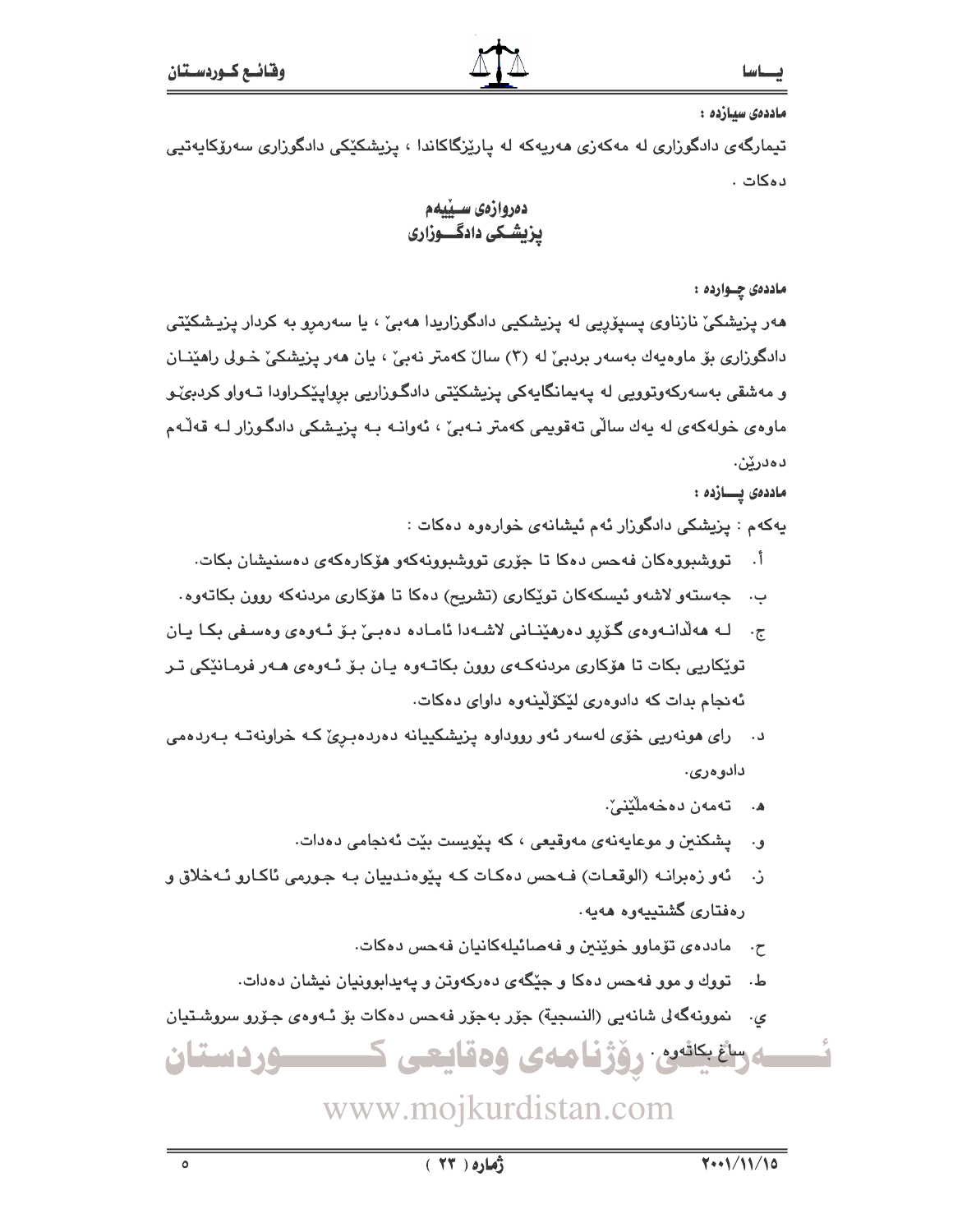$\mathcal{L}$ 

يهکهم : وهسفي يهکه يهکهي ئهو زهبرانه (الوقعات)ي که له دادگا يان له لايـهني ليّ پێڃانهوهي يێوهنديـدارهوه ههواڵـهي تيمارگـهي دادگـوزاري دهكـرێن تۆمـار دهكـريّ ، ئهوانــه دواي ســاغ كردنهوهي ناسنامهى شەخسى يان لاشەي مردوومكەو دلنيايى له سـهلامەت و دروستيى مـادده نیردراوه کان ۔ که به پینی رینماگه لی دیارده کرین و بو تـُهم مهبهسته ده رده چن ۔ ئینجا لـه www.mojkurdist

دەروازەي چـــوارەم رەوشــى كــار له يزيشكيّتيى دادگــــوزاريــــدا

ماددەى ئىسۆزدە :

ماددەى ھـــەژدە :

ئەو راپۆرتە پزیشکییانەی کە بـەبیْ پزیشکانی دادگـوزاری لەسـەر داوای دادوەری یـان لەسـەر داوای لایهنی لیٌ پیچانهوهی پیوهندیدار ریّك دهخریْن ، دهکهونه بهر نارهزایی دادگا یان نارهزایی ئيدديعاى گشتى يان نارەزايى يێوەنديداريان و ئاراستەي ئـەو دەزگـا تەندروسىتيە دەكرێت كـە یزیشکه رایۆرتنووسهکهی تێدا ئیش دهکات.

دووهم : بريـاري ليژنــهي نــارِهزايي ، لهمــهدا ، تــهنها لــه رووي يزيـشكێتيي دادگوزارييــهوه بنــبرِ ده بی`.

يەكەم : دادگا ، يان ئيدديعاى گشتى بۆيـان ھەيـە نـارەزايى خۆيـان لەسـەر رايـۆرتى پزيـشكيى دادگوزاری ، له بهردهم لیژنهی نارِهزایی که دهقهکهی لـه برگـه (سـێپهم)ی مـاددهی ههشـتهمی ئهم ياسايهدا هاتووه دەربېرن و ناشى بەبى موافەقەتى دادگا يێوەنديدارەكان نارەزايى خۆيـانى لەسەر بخەنەروو.

ماددەى شـــازدە : پزیشکی دادگـوزار بـۆ ئـهوهى بتـوانىٰ ئـهرکى خـۆى ئـهنجام بـدات ، دەشـىٰ داواى کۆمـەك لـه يسيۆران و لايەنى ديكەي يێوەنديدار بكات و ئەوەش لە رايۆرتەكەيدا روون بكاتەوە٠ ماددەي جەڤـــدە :

سێپهم : رايۆرتى يزيشكى دادگورار نهێنى دەبێت.

دووهم : پزیشکی دادگوراری ، لهسـهر داوای دادوهرۍـو لايـهناني پێوهنديـداری ليّ پێـڃانهوه ، رايۆرتێکى يزيشکێتيى دادگوزارى لەسەر ھەر ئەركىٚ ئەنجامى بدات ، رێك دەخات.

ِ نموونهگەلى غەيرە شانەيى جۆر بە جـۆرى ، بـە نموونــە ، وەك سـركەرو زەھـرو گوللــەو دهردراوهکان (افرازات)ی لهش و هی دیکهو جـل و بـهرگی جـۆراو جـۆر شـیکاری (تحلیـل) دەكات.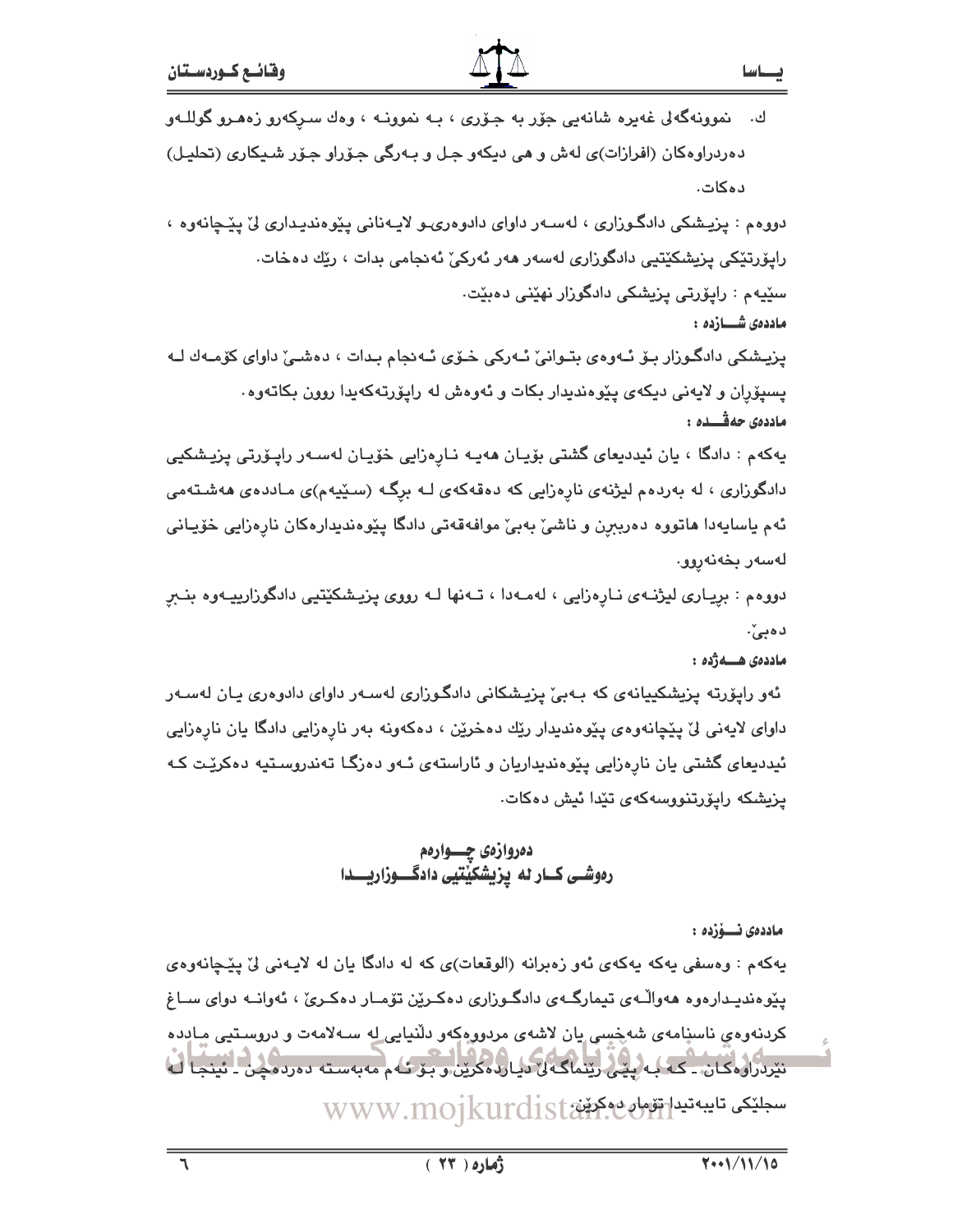| دووهم : بەرپوەبەرى پـەيمانگا ، يـان پزيـشكى دادگـوزارى لـە پارپْزگاكـەدا زەبرەكـە (الوقعـة)                   |
|---------------------------------------------------------------------------------------------------------------|
| هەوالّەی بەشى تايبەت دەكات ، يان ئەگەر پێويست بێت ھەوالّەی لیژنەيەكى دەكات كە لـﻪ (٣)                         |
| پزيشك پێك دێت.                                                                                                |
| سێیەم : زەبرەکانی جـورمی سـەر بـە ئاکـارو ئـەخلاق و رەڧتـار <i>ی</i> گـشتىو خەملاّنـدنى تەمـەن                |
| دەخرێ <mark>ن</mark> ە بەردەست لیژنەيەك لە (۳) پزیشك پێك دێت.                                                 |
| ماددەى بيستەم :                                                                                               |
| يەكەم : زەبرەكە لە سجلى تايبەتى ئەر بەشەدا كە فەحسەكە <i>ى</i> لەسەر كرا <mark>رە تۆ</mark> مـار              |
| دەكرىؒ.                                                                                                       |
| دووهم : پزیــشکی دادگــوزار ، یــان بهشــه تایبهتهکــه ، یــان لیژنهکــه راپــۆرتێکی                          |
| پزیشکیی دادگوزاری رێك دهخـات و ئـهنجامی فهحـسهکانی تێدا دیاردهخـا ، ئینجـا                                    |
| بەرێوەبەرى پەيمانگا يان پزيشكى دادگوزارى لـە پارێزگەكـەدا تەئييـدى راپۆرتەكـە                                 |
| د ه کات.                                                                                                      |
| ماددهی بیست و یسهك :                                                                                          |
| یهکهم : لاشهی مردوو توێکار (تشریح) دهکریؒ ، یان به برِیارێکی هۆداری دادوهری لیؒ پێچانهوه                      |
| دەدريتە دەست خاوەنى.                                                                                          |
| دووهم : پزیشکی دادگوزاری توێکاریی لاشهی کهسیٚ ناکات که خۆی چارەسەریی بۆ کردبیٚ و به                           |
| مردن كۆتايى ماتبىٰ ـ                                                                                          |
| ماددهی بیسشت و دوو :                                                                                          |
| پزیشکی دادگوزاری ، دوای تەواوکردنی توێکاریی لاشەکە ، وەفاتنامەيەکی پزیشکیی دادگوزاری                          |
| دەدات بە خاوەنى مردووەكە.                                                                                     |
| ماددهی بیست و سـیْ :                                                                                          |
| لاشەيەك گومانى نەخۆشىييەكى پـەتا (وبـاء)ى لەسـەربىّ ، لـەو نەخۆشـييانەى كـە لـە لائيحـە                       |
| تهندروستییه نێودهولّهتیهکاندا دیـار کـراوه ناشـیّ توێکـاری بکرێت و ، لـهم بـارهدا دهسـتوبرد                   |
| دادوهر <i>ی</i> نی پێچانەوەو لايەنە تەندروستييە تايبەتكارەكانى نی ئاگادار دەكرێتەوە .                         |
| ماددهی بیست و چـــوار :                                                                                       |
| یهکهم : پزشکی دادگوزار لهسهر داوای لایهنی دادوهری ، له ههلّدانهوهی گۆرِدا ئاماده دهبێت.                       |
| دووهم : پزیشکی دادگوزار بۆی هەیە هەر لە گۆرپستانەکەدا فەحسى لاشەکە بکات یان بیباتـەوە                         |
| بۆ بەشى تايبەت.<br>سلەيشىقى رۆژنامەي وەقايعى كىسسوردستان                                                      |
| ای کیلی کے مطلب کے مطلب کا کہ کہ اس کا اس کے اس کے اس کے ایک اُت کے اُت کے اُت کی کہ اُت کی کہ اُت کی ایک اُت |

ATA

 $\frac{1}{2}$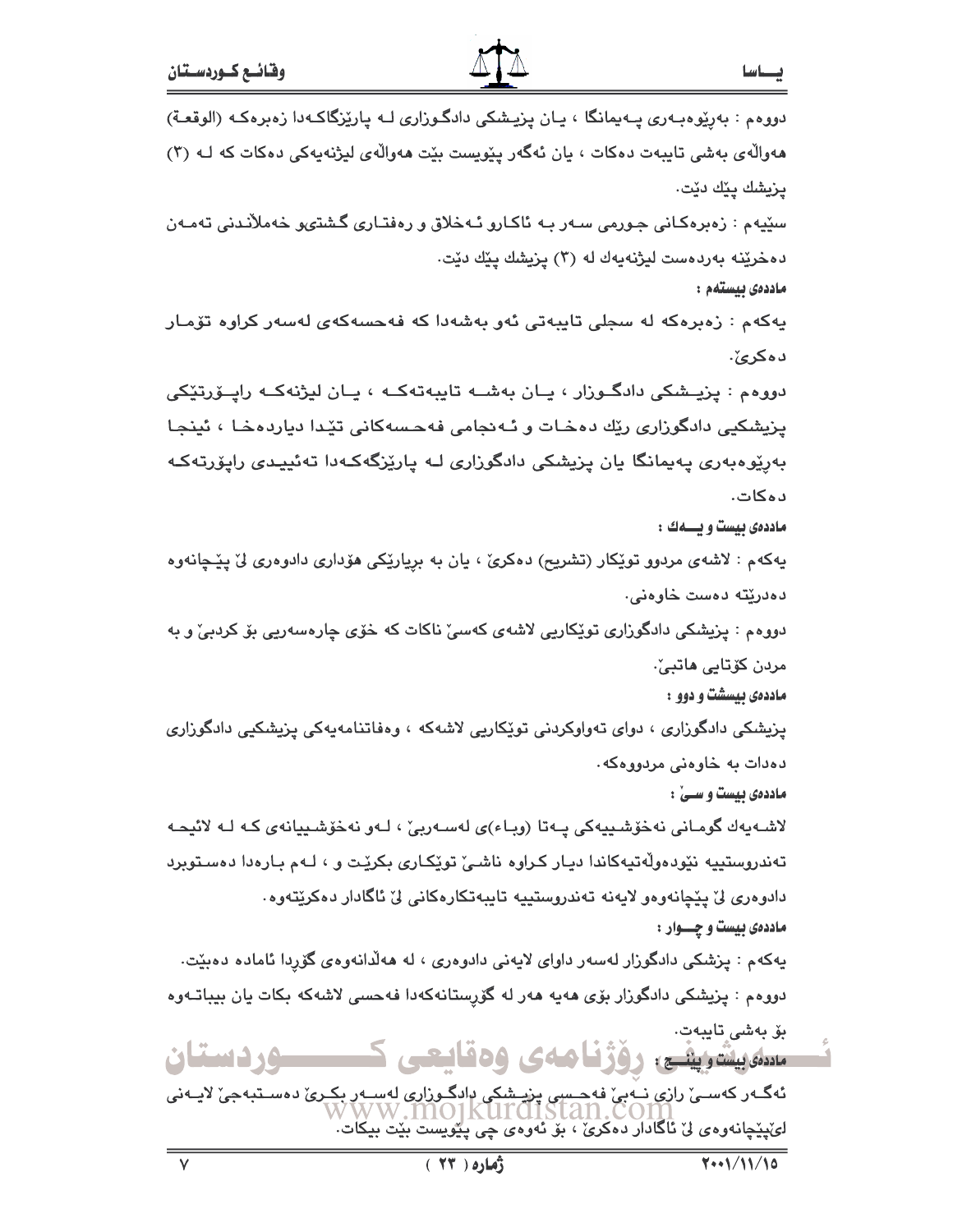ماددهی بیست و شسهش : تیمارگهی دادگوزاری ، لهکاتی زهرووردا بۆی هەیه داوا له دادوهری لیٌ پێچانەوه پەيوەندیدارەکە بکات که فهرمان بدات لاشهکه بهر له تێپهربوونی دوو مانگ بنێژرێت. ماددهي بيست وحسدوت : هەر زەبرێِکی پزیشکی دادگوزاری ، دەشیٚ له کاتی زەرووردا بە بریـاری دادوەری لیٰ پێڃانەوەی یێوەندیـدار و رەزامەنـدىي ســەرۆكى دادگــاى جینایــات كــە ئــەو دادوەرەي یێوەبەنـدە ، لــە يارێزگايەكەوە ھەوالەي يارێزگايەكى دى بكرێت. ماددهی بیست و ههشت : وەزارەت ، سالآنە لە كاتى زەرووردا ئەمانە دادەمەزرێنى، یهکهم : ژمارەییؒ یزیشك که تەئهیل بکرێن و به یزیشکی دادگوزار دابمەزرێن. دووهم : ژمارەيى ياريدەدەرى يزيشكى كە تەئھيل بكريْن لە تيمارگاى دادگوزاريدا دابمەزريْن. ماددهی بیست و نسوّ : وهزیر بۆی هەیە ، سەرباری ئەو دەرمالەیەی کـه دەقـەکانیان لـه رێنمـانیی وەزارەتـی دارایىو ئابووریـدا هــاتووه ، دەرمالـّــەی دیکــهش بــۆ کارمەنــدانى یـزیــشکى دادگــوزاری بېرێتـــەوه ، بــه هاودهنگی له گهلٌ ئهو وهزارهتهدا و بهم شَيْوهيهي خوارهوه : پهکهم : بۆ پزیشکی دادگوزاری (٤٠٠٠) چوار ههزار دینار دهرمالّهی مانگانه دهبریّتهوه. دووهم : بۆ كارمەندانى تېمارگەي دادگوزارى ئەوانەي كە بەكالۆريۆس يان بروانامەي گەورەتريان ههیه و پزیشك نین (۲۰۰۰) دوو ههزار دینار دهرمالهی مانگانهیان بو دهبریتهوه. سٽيهم : بۆ کارمەندانى کـادېرى تەندروسىتى و هونـەرى کـه لـه تيمارگـه دادگوراريەکانـدا ئـيش دهکهن (۱۰۰۰) ههزار دینار دهرمالهی مانگانهیان بۆ دهبریتهوه. چوارهم : بۆ كاديره خزمەتگوزارەكان كە لە تيمارگە دادگوزاريەكاندا خزمەت دەكەن (٥٠٠) يێنج سەد دىنار دەرمالەي مانگانەيان بۆ دەبريتەوە. پێنجهم : ئەو دەرمالآنەي لە ھەر چوار برگەكەي سەرەوەدا ھاتووە لە حوكمەكانى ياساي ژمارە (۹۳)ی سالّی (۱۹۲۷)ی دهرمالّهی فرمانبهرانی دهولّهت ههلاّویّر دهکریّن (تستثنی). ماددەى سى : ئەو پزیشك و دەرمانسازو پاریدەدەری پزیشكانەی كە لە تیمارگە دادگوزاریەكاندا ئیش دەكەن ، لـه حوکمـهکانی یاسـای پلــهدارکردنی خـاوهن ییـشه یزیـشکیهکان و لـه حوکمـهکانی یاسـای یلهدارکردنی خاوهن پیشه تهندروستیهکان که لـه دێهات و گوندهکانـدا ئـیش دهکـهن ، عهفــو **سور دوستان** دهگراسیشی روزنامه ی ودنایتی ماددەى سى و يەك : سادوی سے وہا۔<br>پنویسته ئەنجومەنى وەزیران حوکمەکانى ئەم ياسايە بخەنە بەركار.<br>پنویستە ئەنجومەنى وەزیران حوکمەکانى ئەم ياسايە بخەنە بەركار.